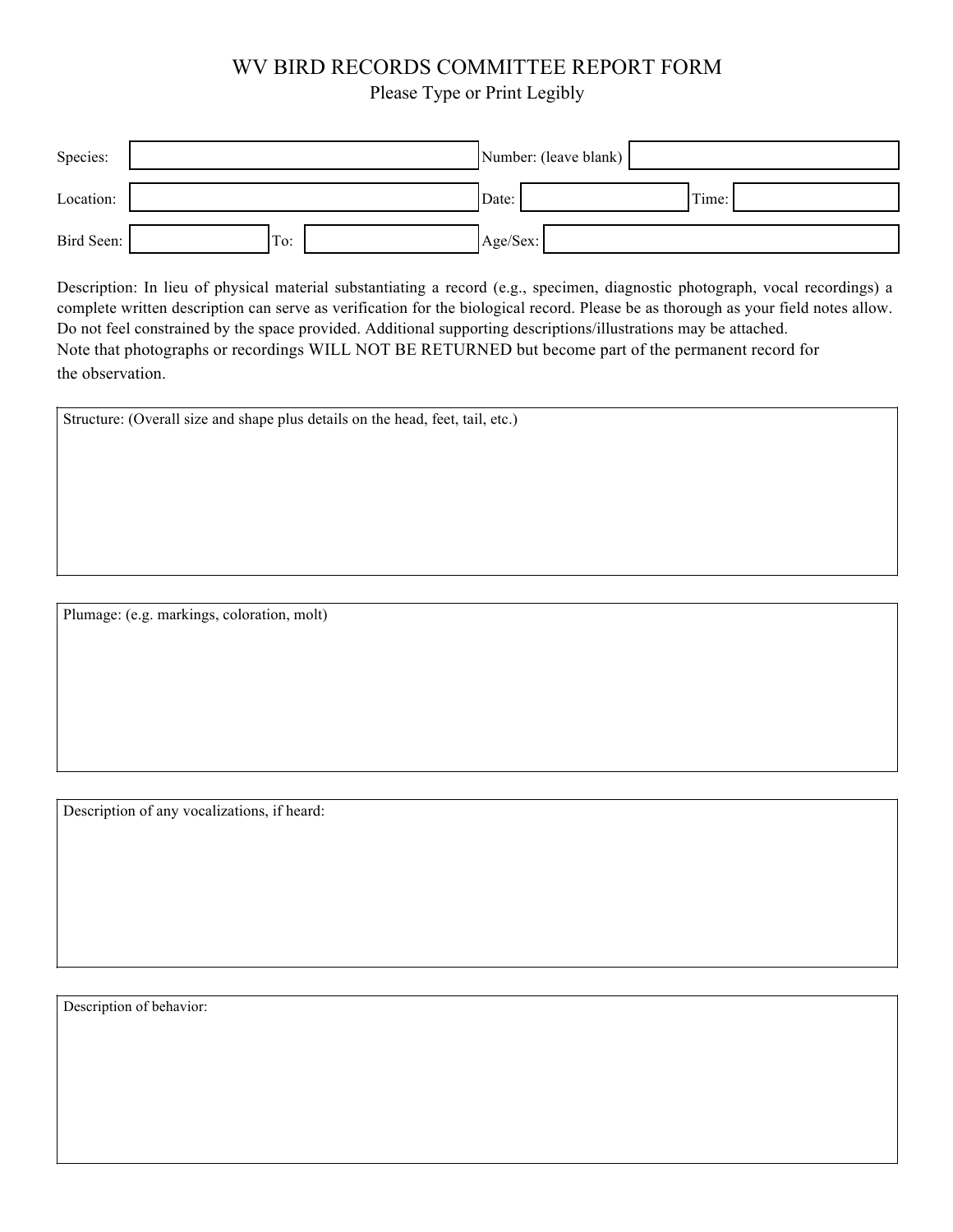Circumstances of observation: (Include details of distance to bird, optics employed, lighting in relation to observer and the bird) Benjamin McKean first saw the bird on April 6, and I went to check when he texted me, but had no luck that evening. When I arrived the next evening Ben had the bird in his scope.

Previous experience with this species: Have seen dozens if not hundreds out west. Also have listened to many calling on British crime shows.

Experiences with similarly appearing species which are eliminated by your description: (Please be specific) Larger and paler than Mourning Dove; diagnostic dark band on nape.

Other observers: (Names, Addresses, E-mail please) If the others agree with your identification they can sign this form here. If they care to provide additional details they can submit their own report.

Additional observer signature:

Additional observer signature:

Additional observer signature: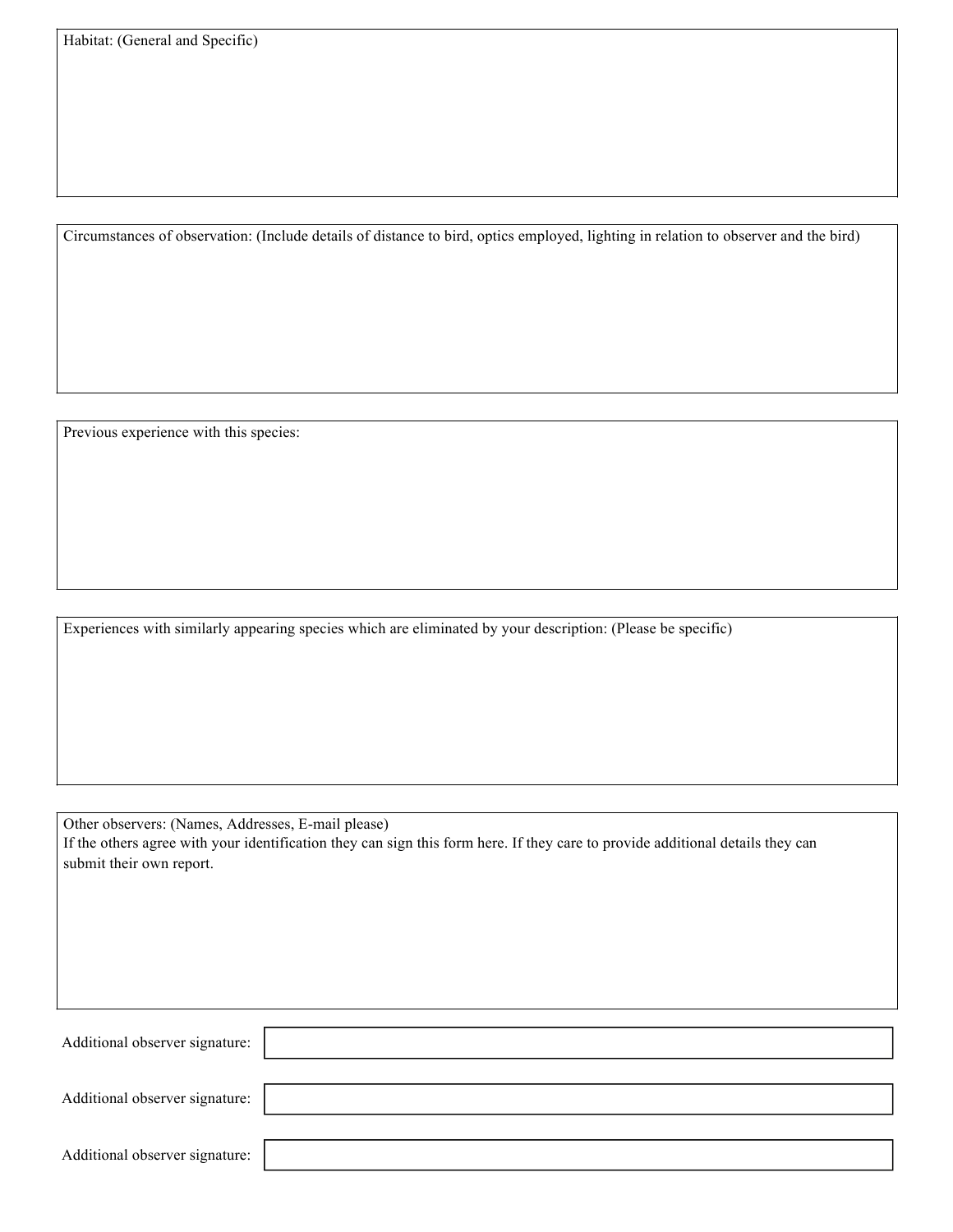|                                                                                      | Books, illustrations and advice consulted, and especially how did these influence this description:<br>Had Sibley in the car to show Ben on 4/6. No other need to consult. |  |  |  |
|--------------------------------------------------------------------------------------|----------------------------------------------------------------------------------------------------------------------------------------------------------------------------|--|--|--|
| How long after observing this bird did you first write this description?<br>11 days. |                                                                                                                                                                            |  |  |  |
| Name:                                                                                | <b>Casey Rucker</b>                                                                                                                                                        |  |  |  |
| Address:                                                                             |                                                                                                                                                                            |  |  |  |
| Date:                                                                                | 4/18/21                                                                                                                                                                    |  |  |  |
| Signature:                                                                           |                                                                                                                                                                            |  |  |  |

Mail to: WV Bird Records Committee Attn: Wil Hershberger 170 Stallion Ct. Hedgesville, WV 25427 Or E-mail to: wilhershberger@mac.com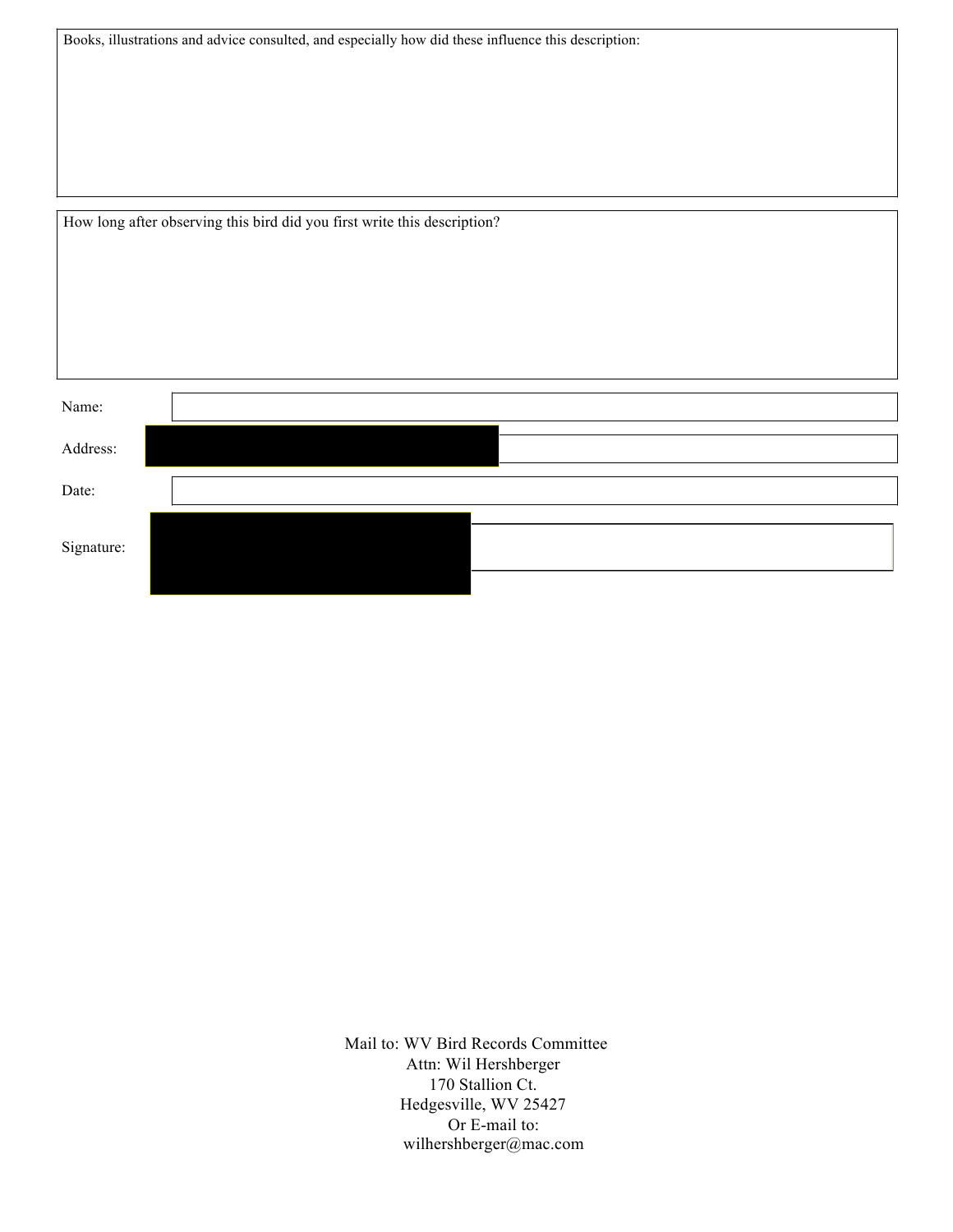Please use the space below to add any appropriate details you feel were missing from the above form or to expand on any answers whose allotted space was insufficient for a complete response:

Good luck to this bird if it's looking for a mate! My friend Elaine George might have seen one in Canaan Valley on April 9, but never got a second look.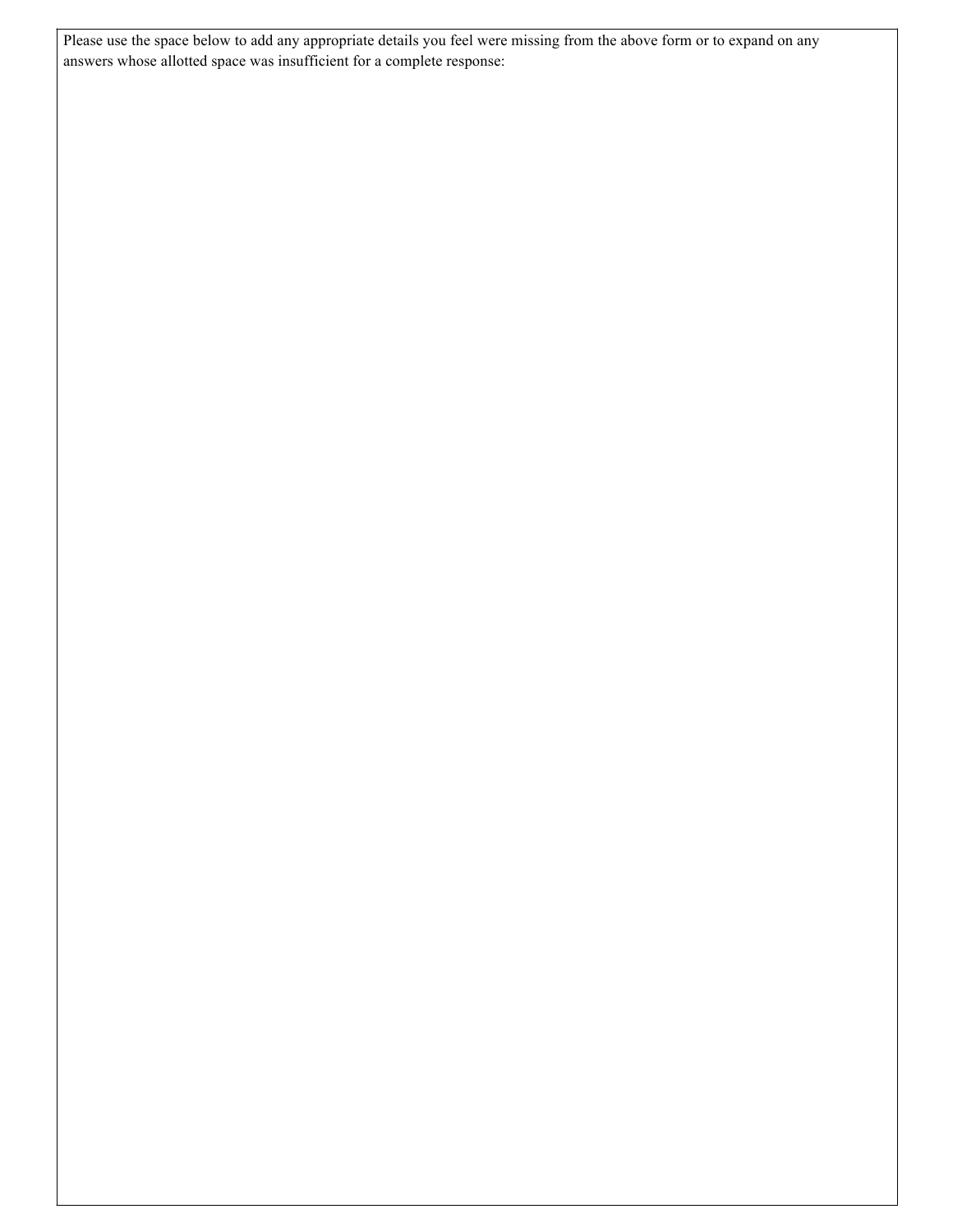